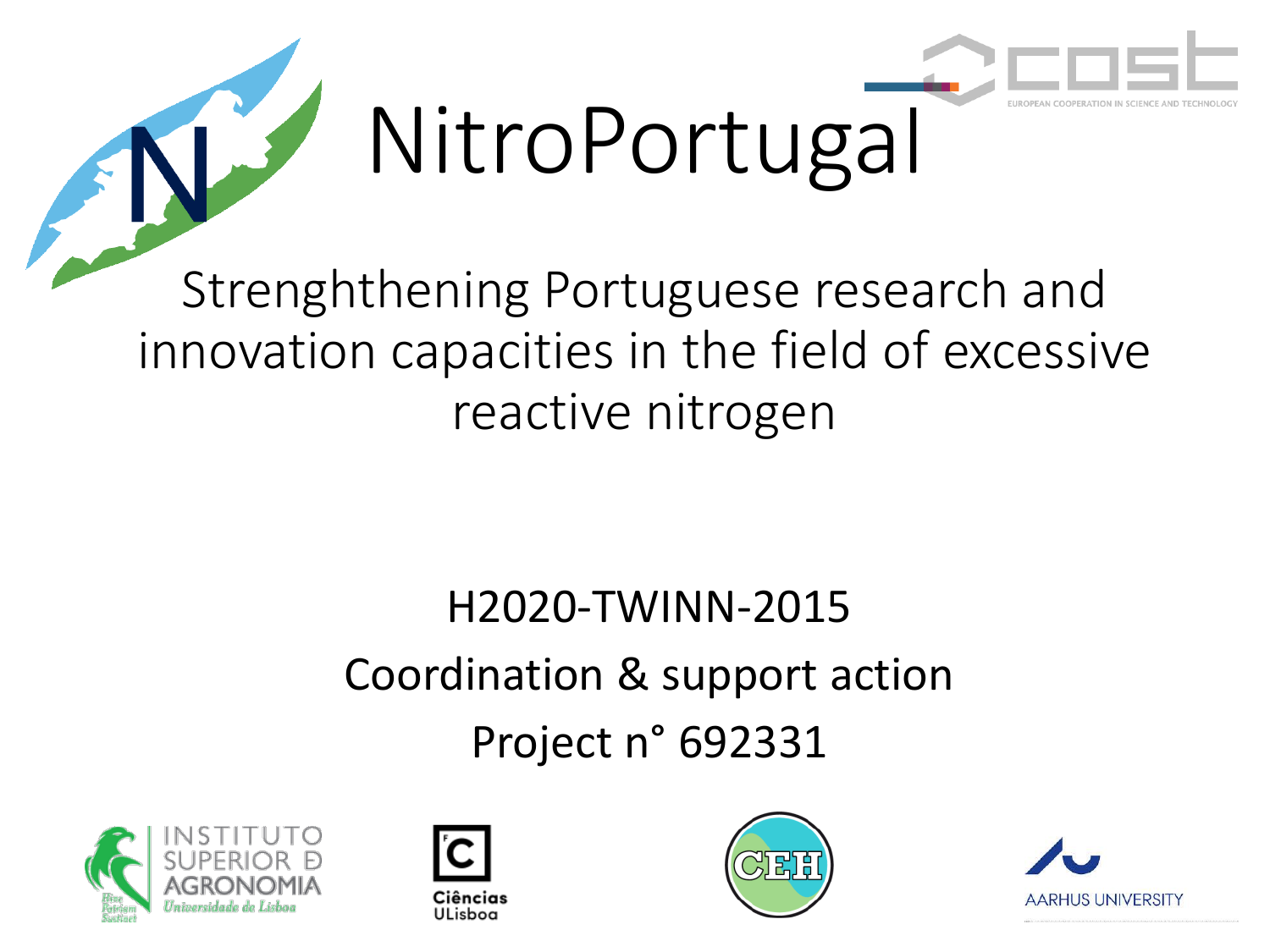### Partners of NitroPortugal









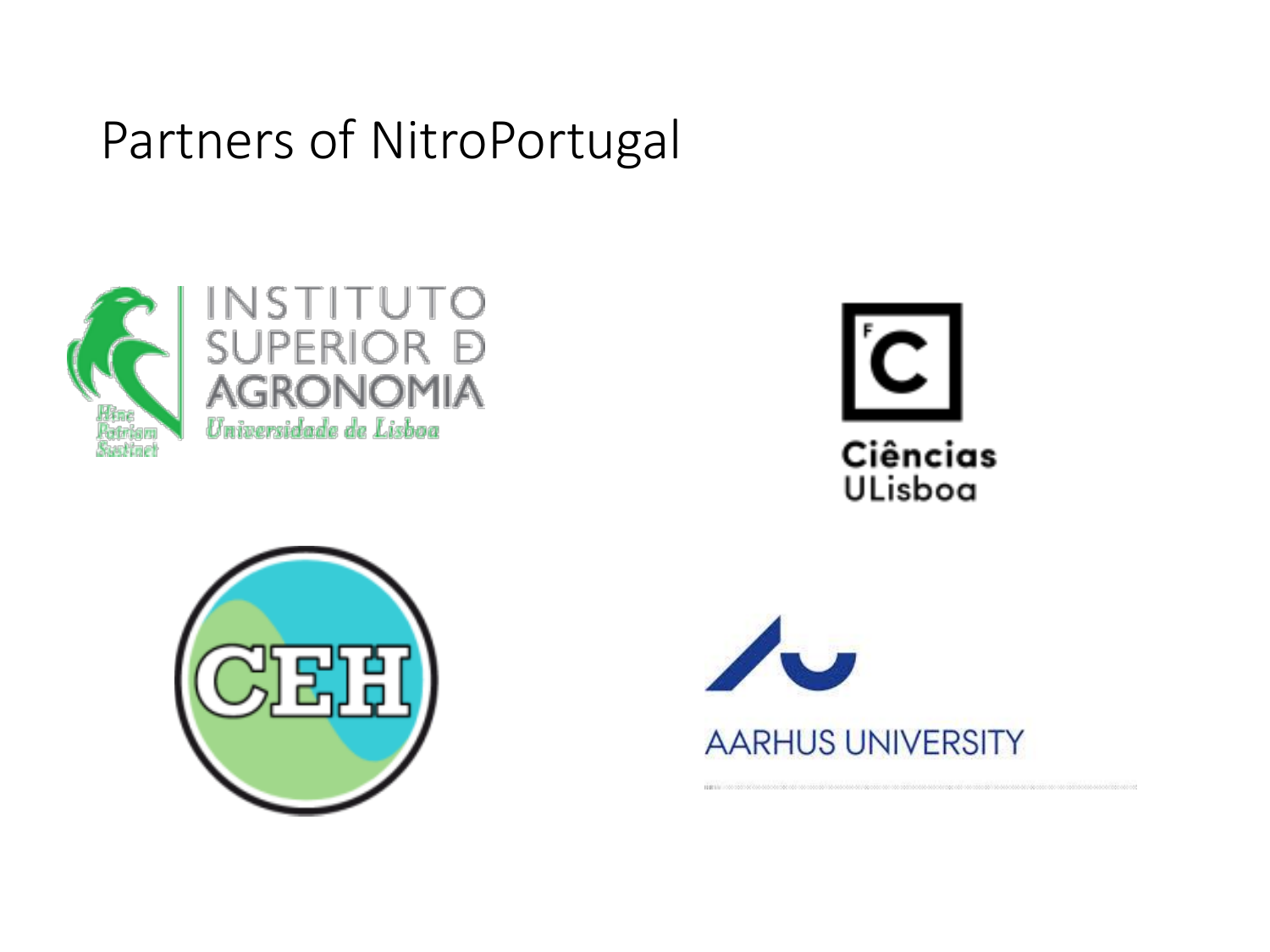# University of Lisbon

U LISBOA | UNIVERSIDADE

- Interdisciplinary high education and scientific research organization;
- 18 Faculties and Institutes;
- •A total of 46 989 students, matriculated in 423 undergraduate, masters, and PhD courses;
- ~ 4000 permanent staff in teaching and research.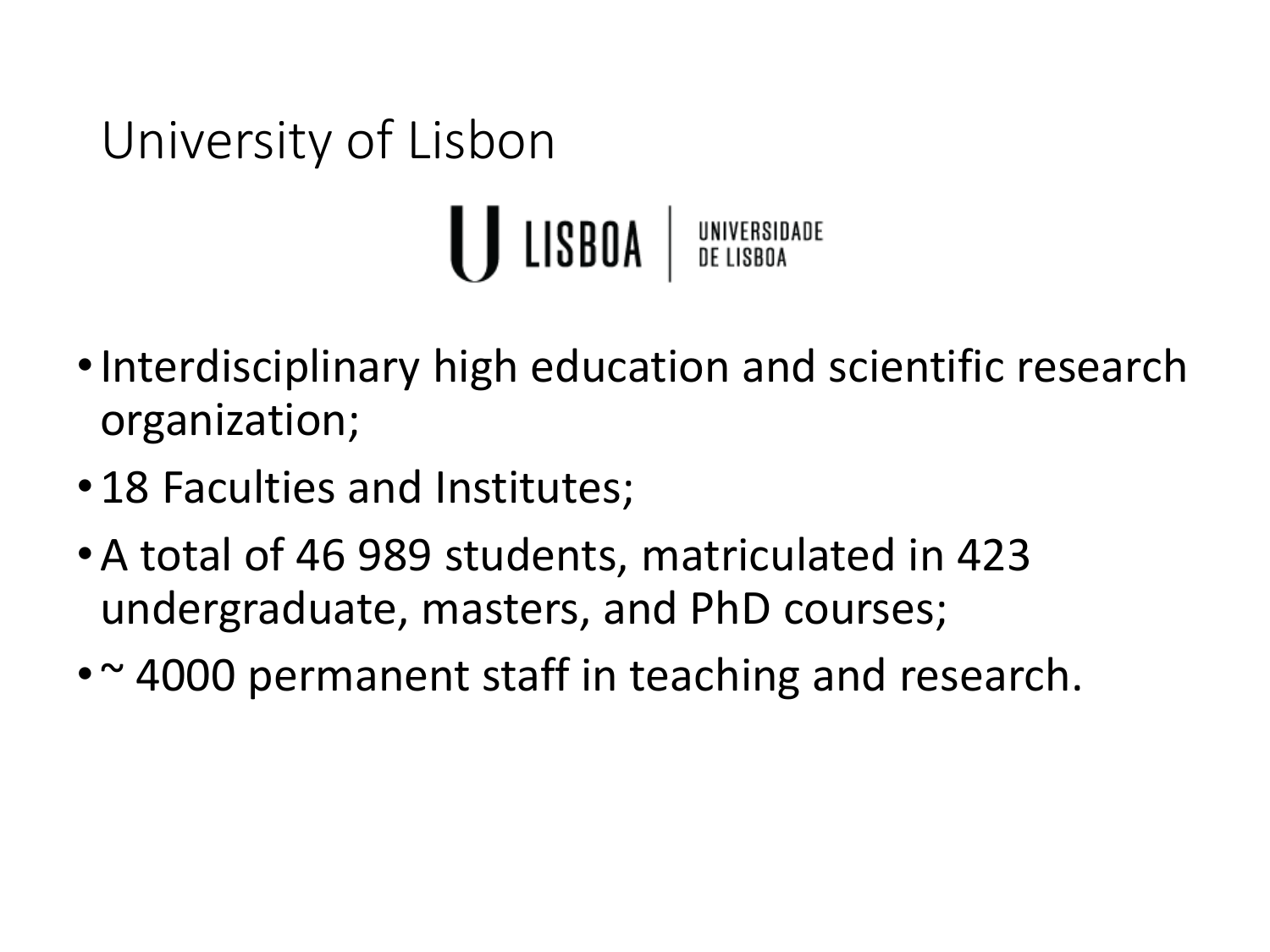## School of Agronomy



- •Agriculture, Forestry and Natural Resources Engineering, Food Science and Engineering, Animal Production Engineering, Environmental Engineering, Biology, and Landscape Architecture;
- ~ 1850 undergraduate, master and PhD students;
- 124 professors and 24 researchers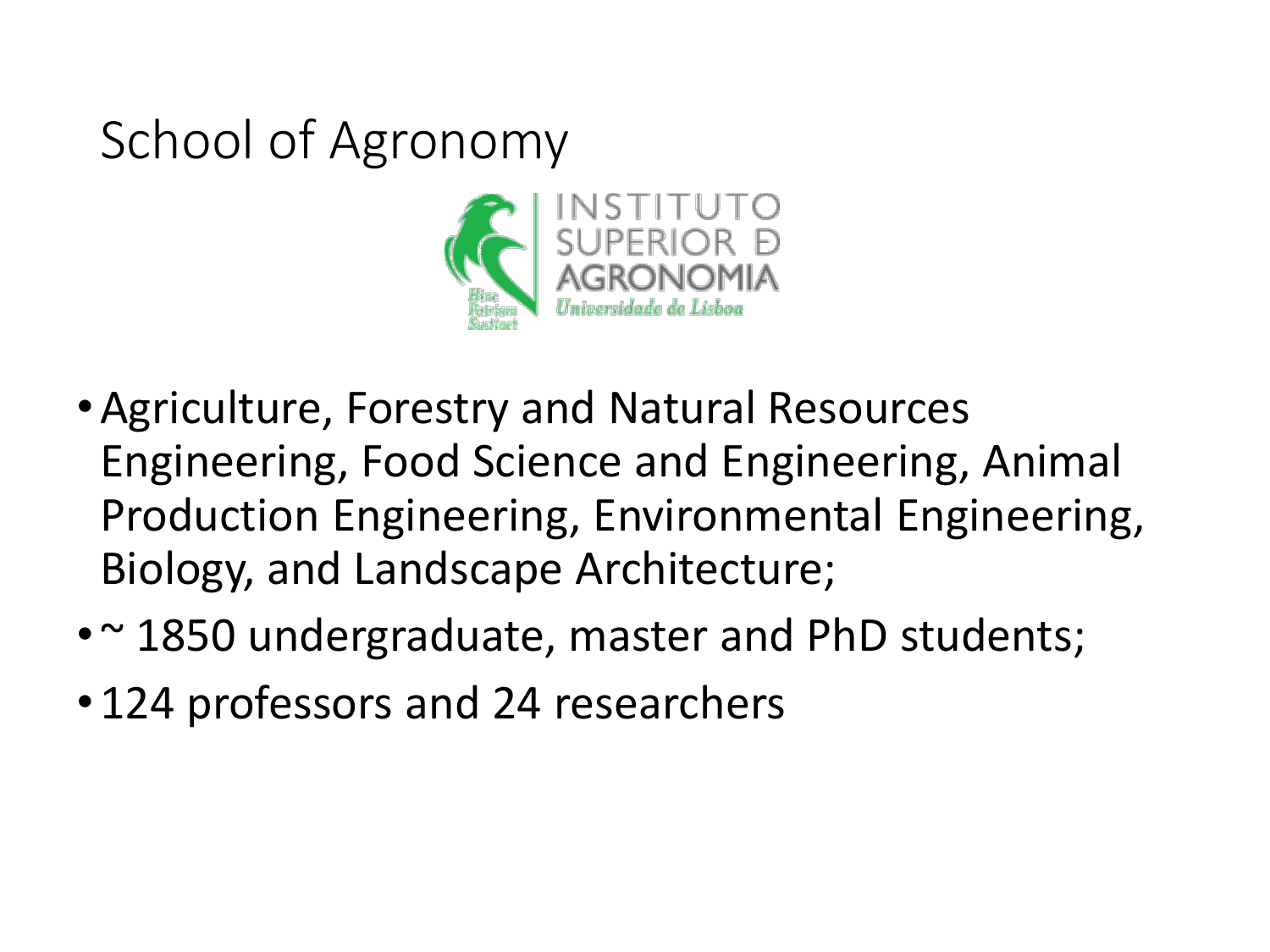## Objectives of twinning

- **Stimulate scientific excellence and innovation capacity on the multiple threats and benefits of nitrogen in Portugal**
- The twinning exercise in NitroPortugal will provide the basis for a national scale assessment of all the effects of nitrogen, from the analysis and coordination of the scientific expertise and existing data on many different aspects of nitrogen.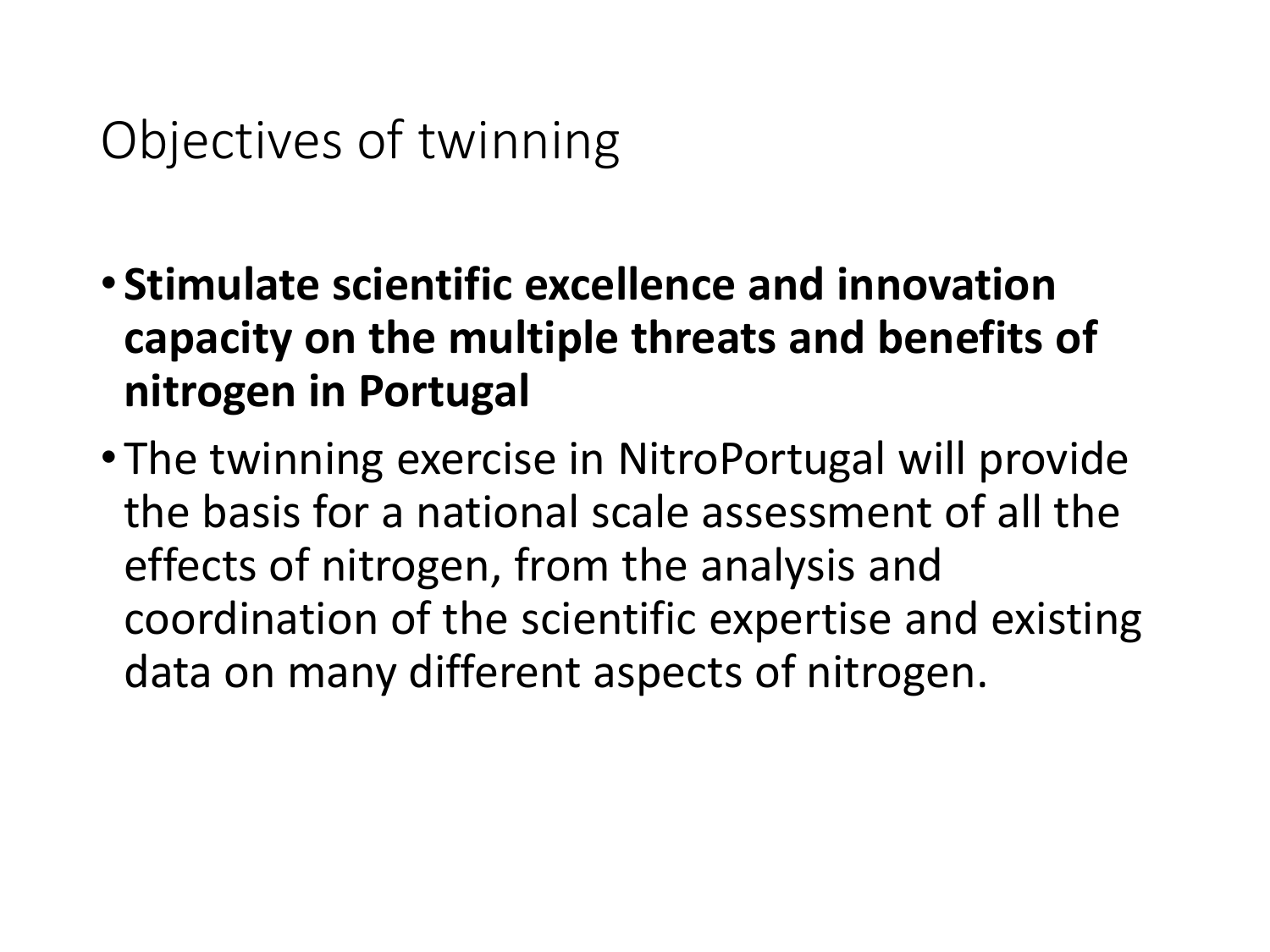### Why Nitrogen?

The production of  $\mathsf{N}_\mathsf{r}$  for crops fertilization has made population growth possible

This growth has come with very high environmental and societal costs.

• For nearly a century mankind had caused unprecedented changes to the nitrogen cycle by more than doubling the transformation of non-reactive atmospheric di-nitrogen  $(N_2)$  into reactive nitrogen  $(N_r)$  forms, which cascade through the environment.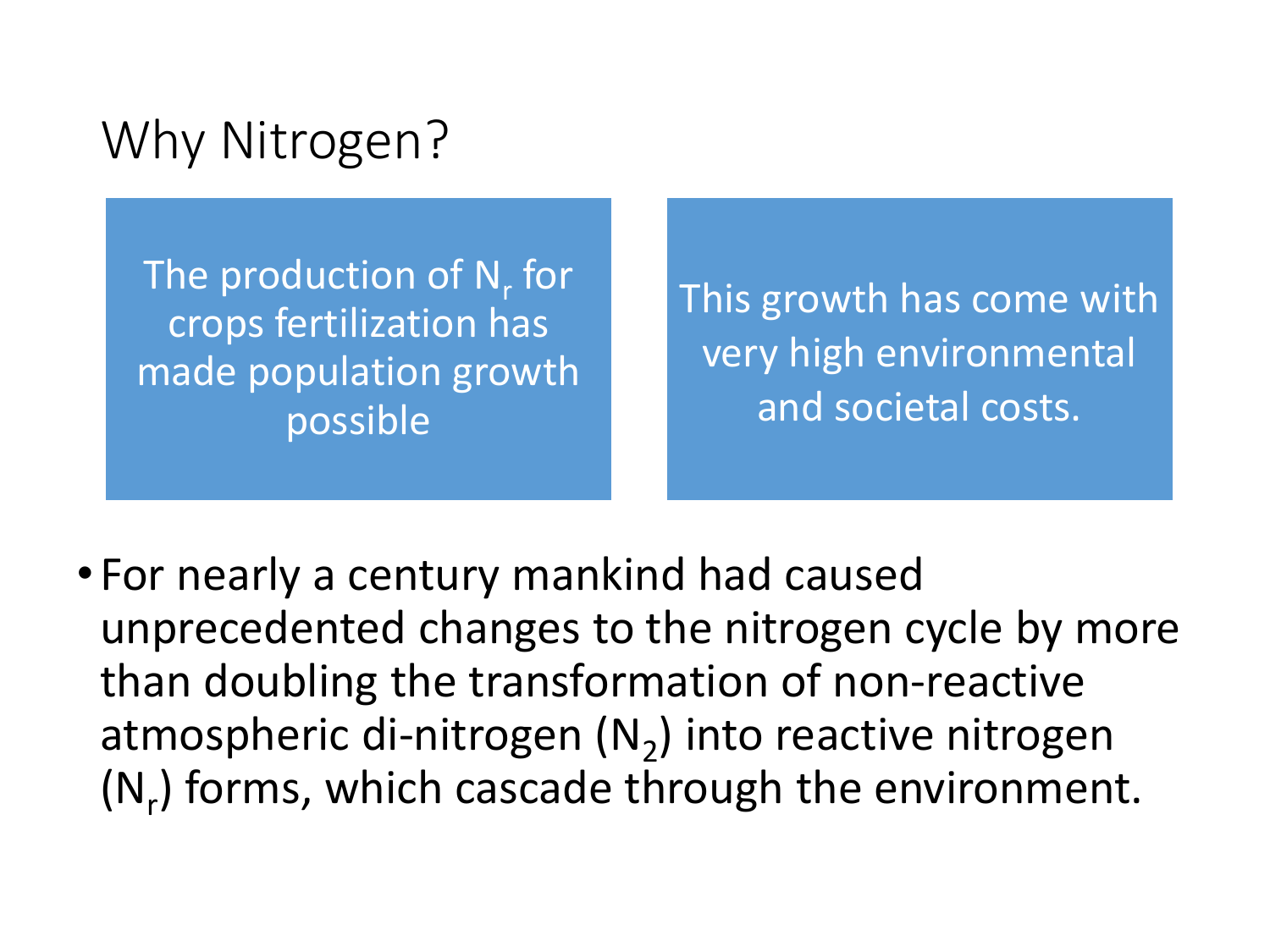#### Beyond the boundaries

We have already overstepped three of nine planetary boundaries and are at grave risk of transgressing several others



•Reactive N is one of the three "planetary boundaries" that have been exceeded as a result of human activities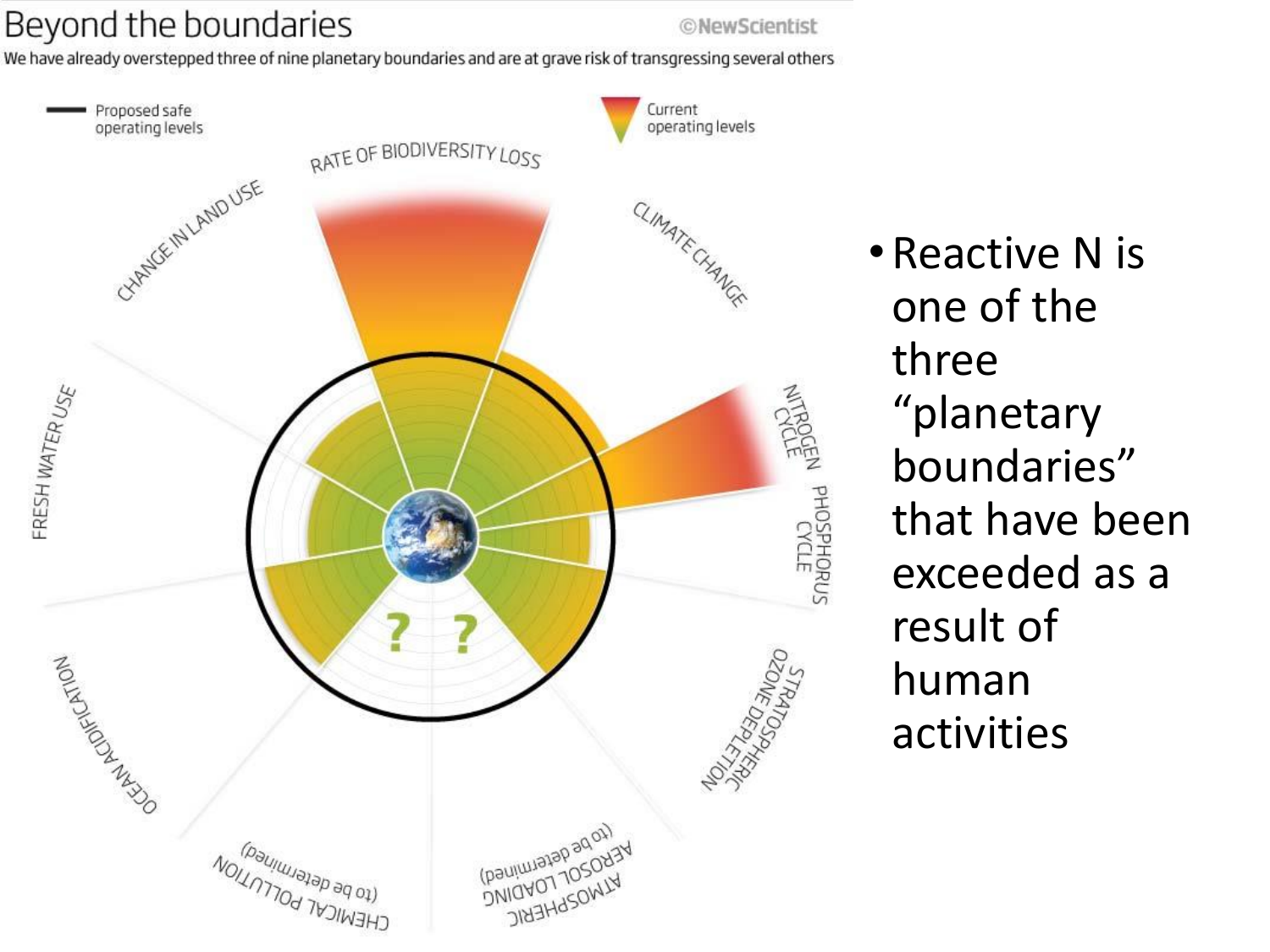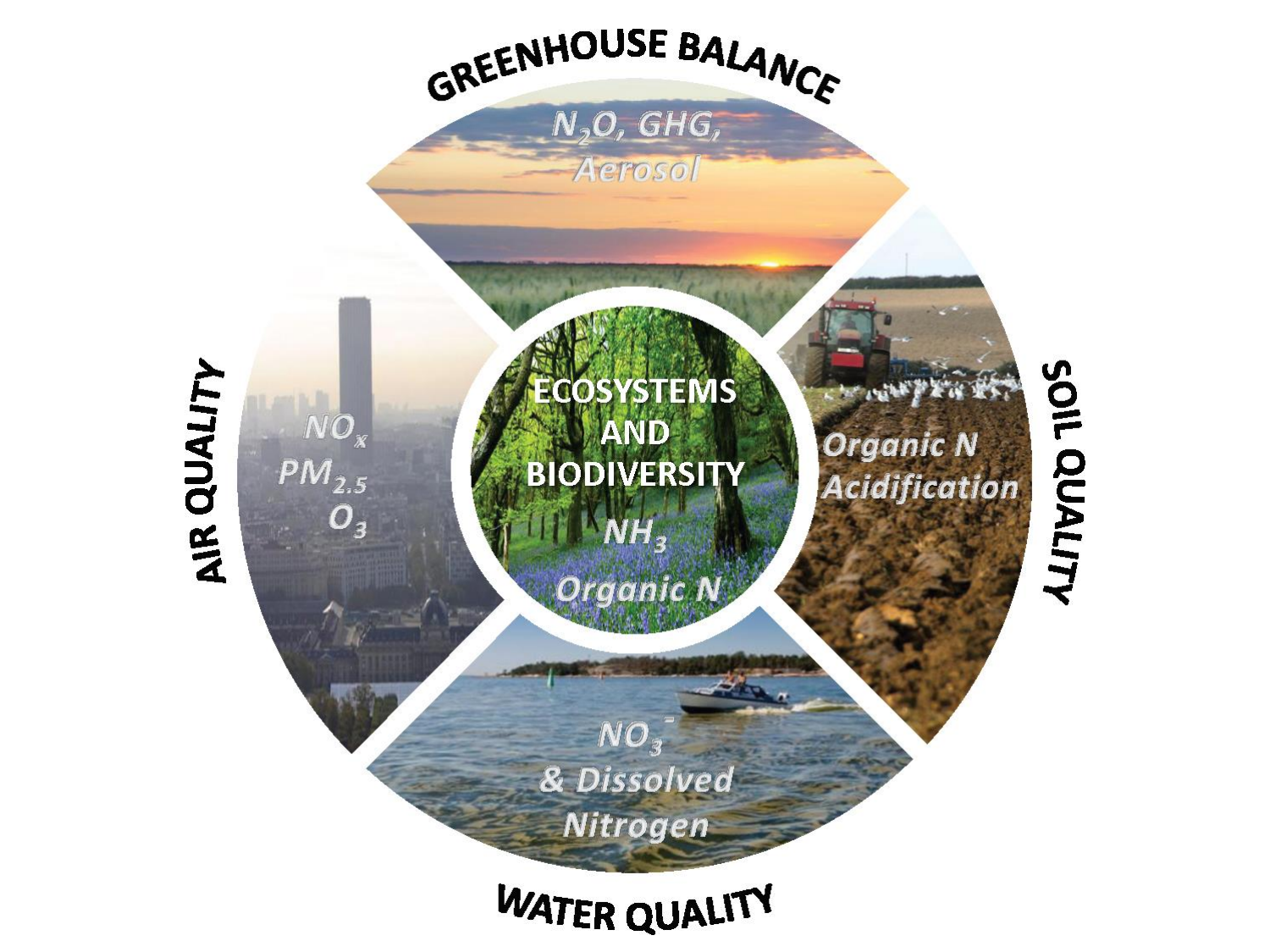## Holistic approach

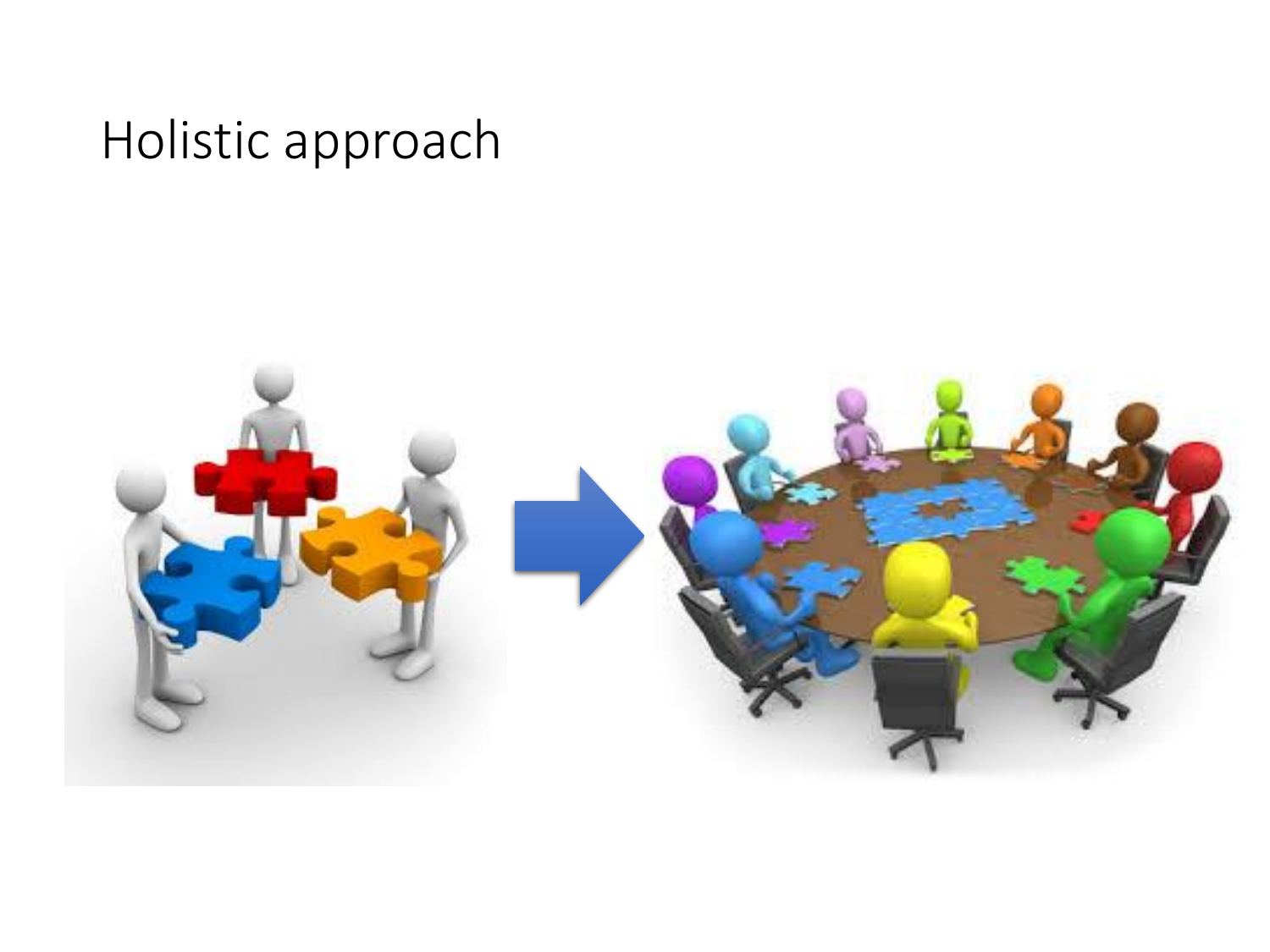## Key Training Elements of the project

- **Training in key research areas of the nitrogen cycle** and corresponding scientific production;
- **Training on nitrogen integration and synthesis**, to build the ground for the elaboration of a *Portuguese Nitrogen Assessment;*
- **Training on science interface to national and international policy development.**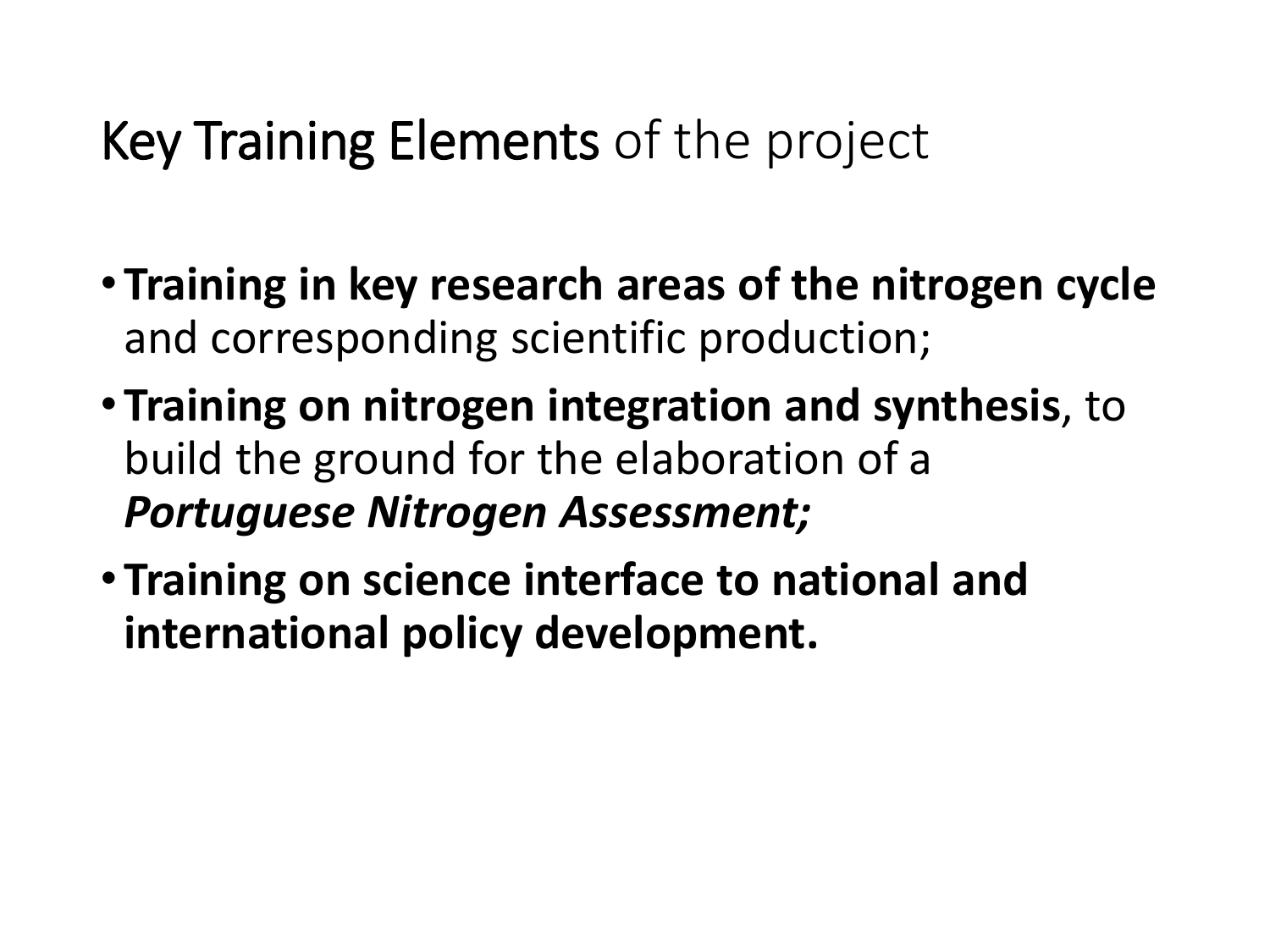# Comments

- •A stronger focus to young scientists to build the opportunity to renew the teams.
- •The involvement of young scientists should be strengthened.
- •Hiring young researcher should be permited